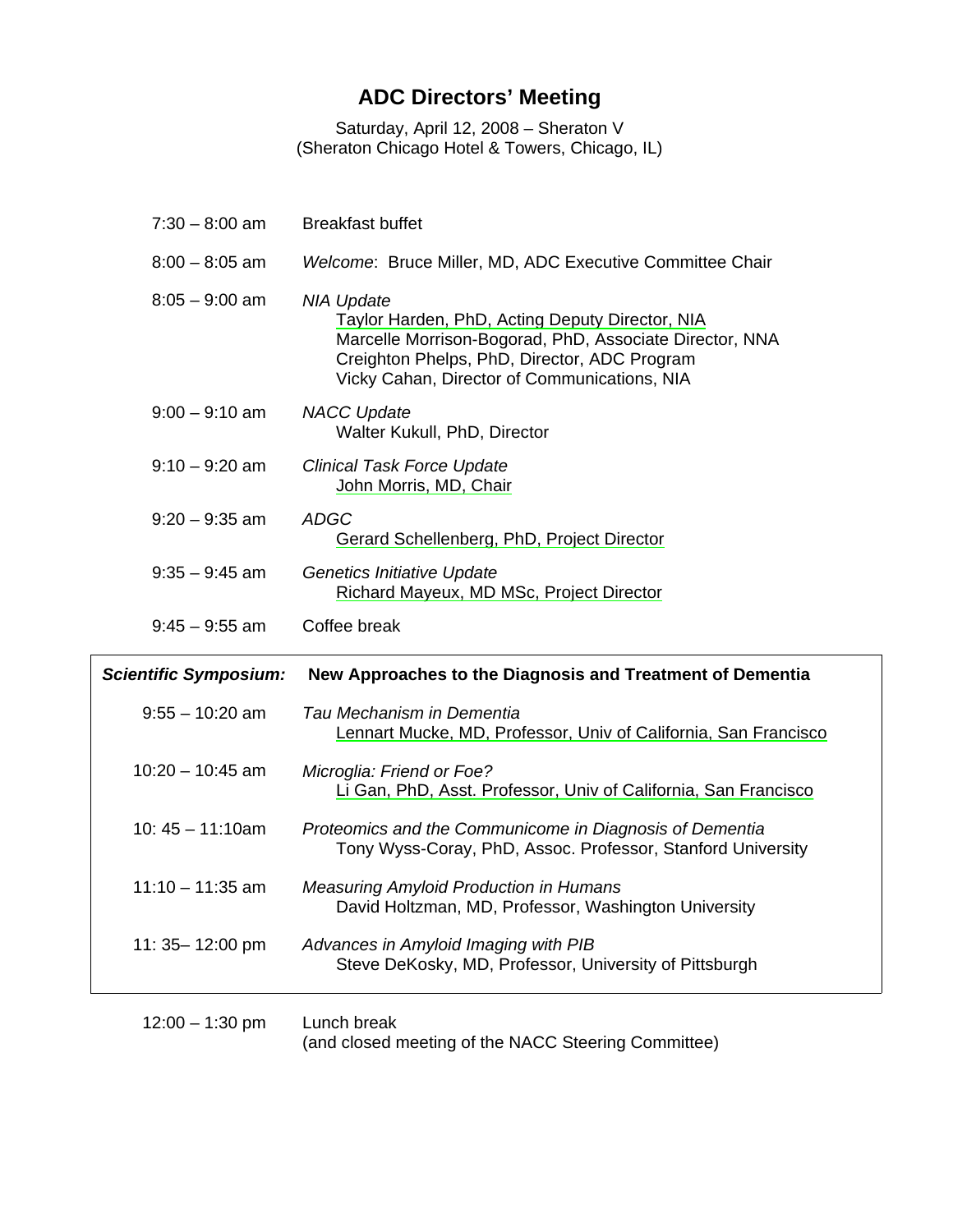## **ADC Clinical Core Leaders Meeting**

Saturday, April 12, 2008 – Sheraton V (Sheraton Chicago Hotel & Towers, Chicago, IL)

1:30 – 1:35 pm *Opening remarks* John Morris, MD, Chair, ADC Clinical Task Force and Chair, Clinical Core Steering Committee Creighton Phelps, PhD, Director, ADC Program 1:35 – 1:50 pm *Initial UDS Neuropsychological Battery Findings*  Sandra Weintraub, PhD 1:50 – 2:30 pm *UDS 2.0 Review*  • Introduction John Morris, MD • VaD items Charles DeCarli, MD • DLB items Douglas Galasko, MD • FTD items Neill Graff-Radford, MD • Extended CDR for FTD David Knopman, MD 2:30 – 3:00 pm *Papers in Search of Authors*  Walter Kukull and John Morris 3:00 – 3:15 pm Break/adjournment 3:15 pm – 5:00 pm ADC Clinical Task Force meeting (closed session)